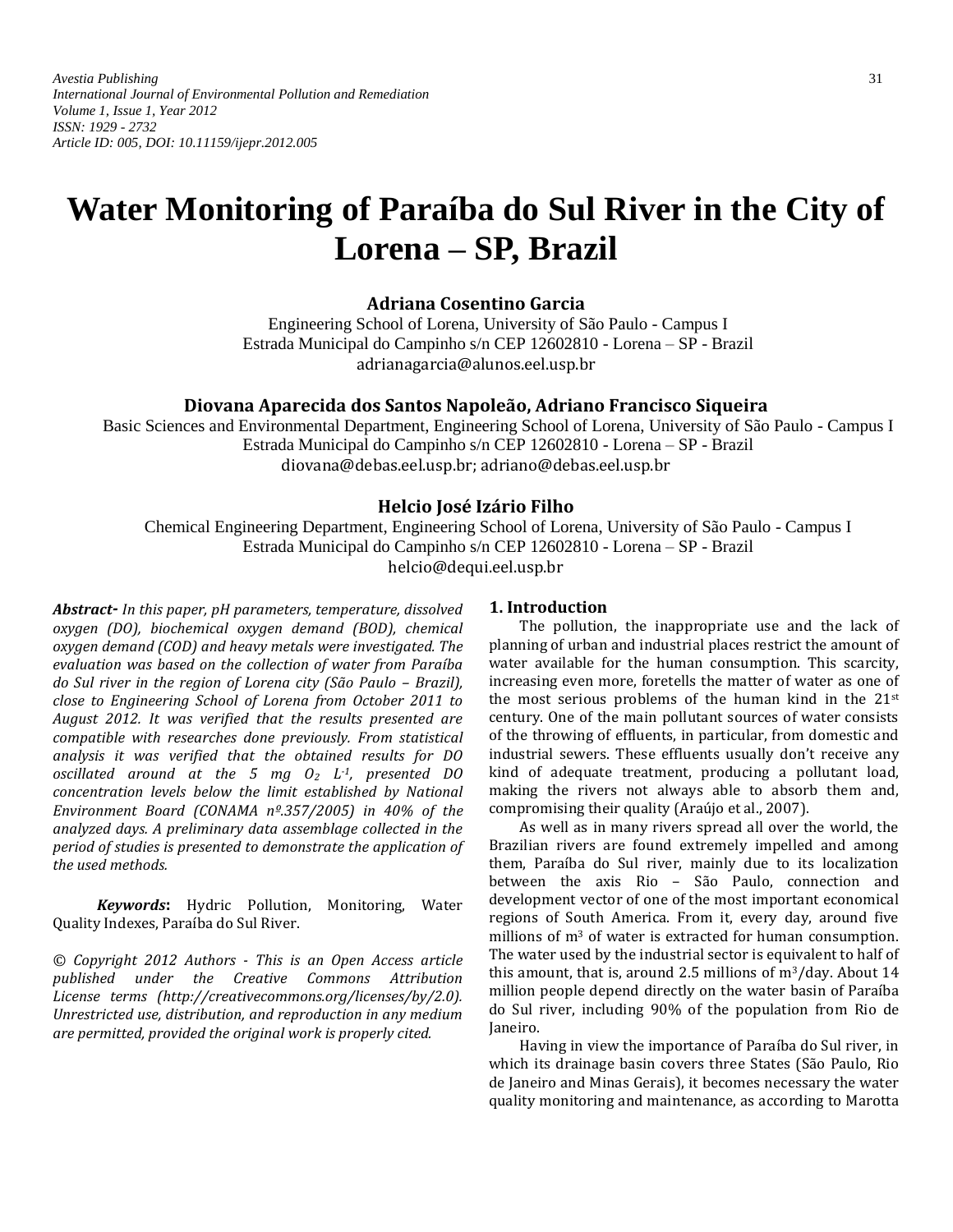et al. (2008), the anthropogenic increase of nutrient concentrations, mainly nitrogen and phosphorus, promote the eutrophia of water ecosystems. Put in this contexture, it's a matter of great concern to carry out analyses to evaluate the physicochemical and biological peculiar qualities of the water in Paraíba do Sul river, recognizing the pollution level and the impacts caused to the environment, which modify the water quality and the population's way of life.

Aligned to these principles, several papers try to present their results related to the physical, chemical and biological monitoring in drainage basins, in particular in Paraíba do Sul river. According to the studies accomplished by Bernardi et al. (2001), which made it possible to analyse the impact of the effluent emissions in Paraíba do Sul river, close to Pindamonhangaba city (São Paulo – Brazil), making use of the surface tendency analysis, by polynomial regression and multivaried statistical method of pivotal components, diagnosing the spatial distributions, its importance and the magnitude of the impact caused in the planktonic community. Another study was proposed by Togoro and Marques (2007), who presented the tendency of the fall of the water quality through analyses of some variables such as pH, conductivity, DO, BOD, COD, nitrate, nitrite and fecal coliforms in the fluminense stretch of the river, area which is very changed, as the result of a long degradation process, factor which endangers the water quality. Margina et al. (2008) put into practice analyses of automatic monitoring systems in Paraíba do Sul river in the paulista stretch among the cities of Jacareí, Guaratinguetá and Cruzeiro (São Paulo – Brazil), for the acquisition of data related to the changes in the water quality, inclusively at night. Arias et al. (2008) used bioindicators to evaluate the environmental impact, so that the level of chemical substances in the environment are not enough to reveal the real adverse effects of the contamination, making necessary the evaluation of the biological effects without several hierarchical levels.

The purpose of this paper was the realization of the physical and chemical water monitoring in Paraíba do Sul river in a defined point at School of Engineering of Lorena (USP) located in the city of Lorena (São Paulo – Brazil). From the results of the monitoring analyses in Paraíba do Sul river, a statistical pattern was applied which evaluated some pollution variability patterns of the receiving water body.

# **2. Materials and Methods**

#### **2.1 Samples Collection**

The water samples from Paraíba do Sul river were collected in the morning (08h00min) once a week in appropriate and previously rinsed bottles, in a point of the border close to the School of Engineering of Lorena. The recipient for the samples collection was manually thrown in the river in the defined point, being collected, on average, three liters of samples weekly.

In the moment of the collection, a part of the sample was immediately transferred to three BOD flasks and reserved for the analysis of the dissolved oxygen (DO). This transference was carefully done in order to prevent the formation of bubbles in the interior of the bottle.

#### **2.2 Hydrogenic Potential (pH) and Temperature**

The pH and temperature determination was done using the potentiometric method, using a Bench pHmeter of ORP/Temperature - Model HI 2221. Its precision is ± 0.01 for pH and  $\pm$  0.2 °C for the temperature (Hanna Instruments). These measures were done as soon as the samples arrived at the laboratory, taking on average 10 min between the collection and the measure.

First, the pHmeter was calibrated using the buffer patterns 5 and 7. Next, 50 mL of the sample was added in a previously rinsed becker and low agitation. The electrode was immersed in the sample, and after stabilization for reading and the measurement average values were registered.

#### **2.3 Dissolved Oxygen (DO)**

For the quantification of dissolved oxygen concentration the modified Wincker methodology was used (Lima et al., 2006).

The sample was directly collected in BOD bottles, avoiding creating air bubbles in its interior. As soon as the entire volume was occupied, the bottle was gently hit by the cap so the dissolved air was expelled from the sample. After some minutes, 2 mL of manganous sulfate solution and 2 mL of alkaline solution of iodide and azide were added, taking care so not to add them in opposite sides in order not to have reaction among them in the moment of the addition. The bottle was well shaken for complete reaction and it left to rest to decant the precipitate. After the realization of this procedure, repeating three times, 2 mL of concentrate sulphuric acid was added, shaking it again. This sample must adquir the brown color, indicating the formation of iodine. Later on, 200 mL of the sample was transferred with the help of a measuring glass for a 500 mL-erlenmeyer and titraded with standard solution of  $Na<sub>2</sub>S<sub>2</sub>O<sub>3</sub>$  (0.25eqL<sup>-1</sup>), in the presence 1% m/v of starch solution

## **2.4. Determination of Biochemical Oxygen Demand (BOD)**

## **2.4.1. Samples Incubation**

The procedure of the samples incubation depends substantially on the value of DO concentration, therewith becoming necessary the obtainment of this value before choosing the suitable procedure. For samples with DO concentrations below 5 mg L-1, about 2 liters of samples have been aerated for 2 hours in a keg, leaving it in rest for 1 hour, at 20 °C, in the incubator. The samples, in this way placed, got DO concentration enough to determine the DBO according to the methodology for samples with OD concentration higher than 5 mg  $L^{-1}$ .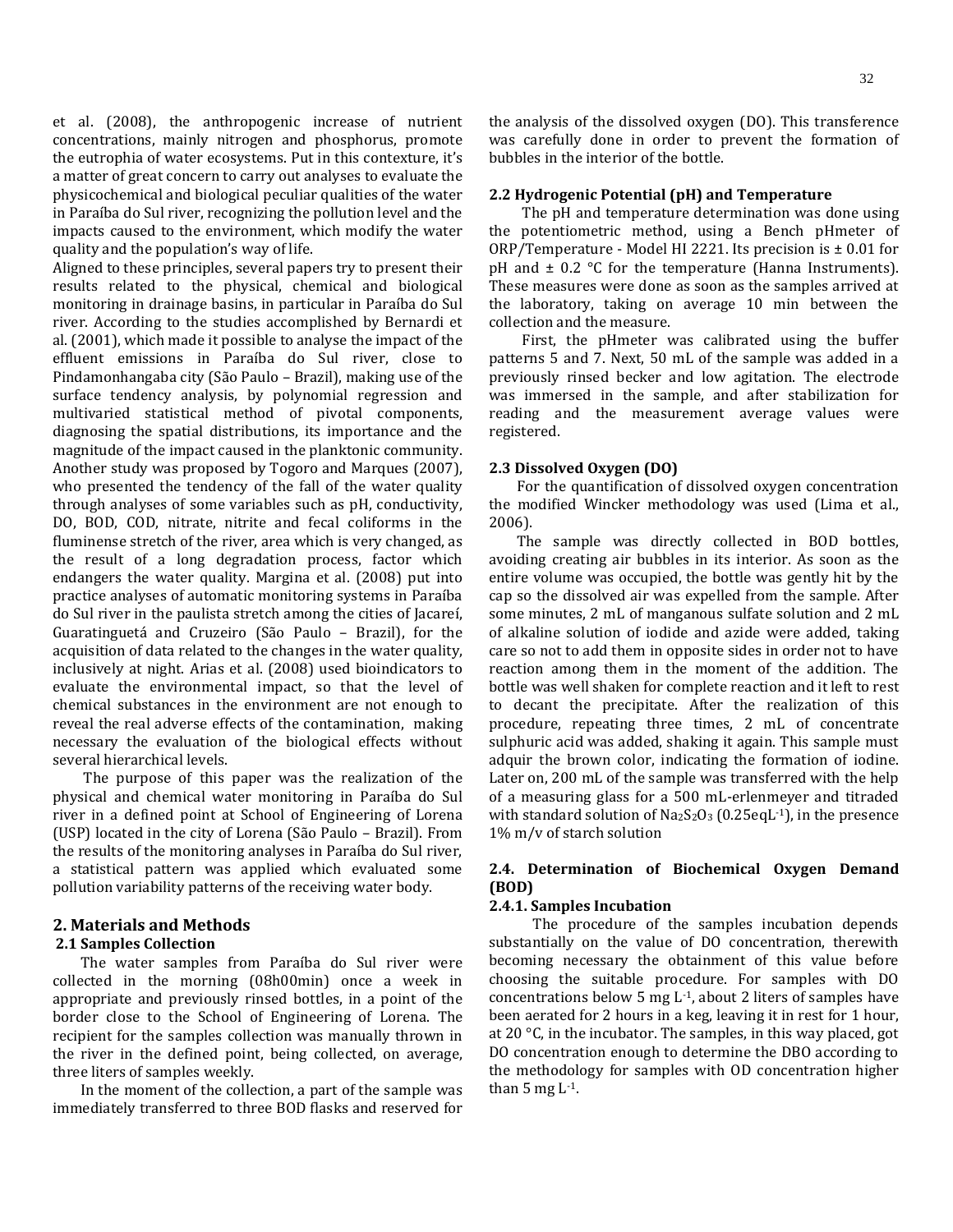2.0 mL of ferric chloride, calcium chloride, magnesium sulphate solutions and buffer solution with pH 7.2 were added in 2 liters of sample stored in a keg. The prepared sample in the keg was transferred up to half of the BOD flask. 2.0 mL of seed solution was added, slowly, avoiding the formation of air bubbles. As soon as the entire volume was occupied, the bottle was gently hit by the cap so the dissolved air was expelled from the sample. The cap was carefully introduced in the bottle, always avoiding the bubbles imprisonment. This procedure was repeated two more times, in other two BDO bottles. Two of these bottles (A2 and A3) were put in the DBO incubator, where stayed for five days at 20  $\degree$ C. In the third bottle (A1) the quantification of the concentration of DO was done, according to the procedure described before. The volumes of the incubated bottles were registered as well (A2 and A3).

After five days, the bottles A2 and A3 were removed from the incubator, and the same procedure for determination of DO was repeated. Preliminarily performed the incubation of the solution containing the nutrients which oxygen depletion average expresses the efficiency of nutrient solutions, the result of which should not exceed 0.2 mg O2/L.

Concurrently performed by incubation of seed (Polyseed–Interlab) for testing the efficiency of these microorganisms, this result must not be higher than 1.50 mg  $L^{-1}$  of  $O_2$ .

#### **2.5. Chemical Oxygen Demand (COD)**

# **2.5.1. Analytical Curve with the Potassium Biphtalate Standard Solution for the Analysis of COD with Low Concentration**

In order to determine the chemical oxygen demand concentration (COD) it was used the methodology Standard Methods–5220 D Closed Refflux, Colorimetric Methods (APHA-AWWA, 1998).

Initially, nine bottles were washed with distilled water and aqua regia (HCl + HNO<sub>3</sub>) and dried in a sterilizer at  $100$ ºC for the COD analysis. In each COD bottle, about 50 mg of mercury sulfphate were weighed and in each bottle 2.50 mL of silver acid sulphate 0.67% m/v, 5 mL of the potassium dichromate solution 0.1 eq L-1 and 0.3 mL of deionized water were added. The reagents were exactly added in this order and in each addition of a reagent there was a gently agitation. In the bottles, amounts of potassium biphtalate  $144$  mg  $L^{-1}$ and distilled water were put with the help of a micropipette according to the Table 1. After the addition of the volumes the bottles were closed and shaken. Then, the bottles were put in the digester oven during two hours at 150 ºC. It was observed during all the heating period, if there wasn't bubbling in the solutions in the bottles, in case of bubbles, the solutions were thrown aside from the respective bottles.

Table 1. Volume of potassium biphtalate standard solution and deionized water added in each tube for COD calibration curve with low concentration

| Tube | Volume of potassium                | Volume of       |  |
|------|------------------------------------|-----------------|--|
|      | biphtale 11 mgL <sup>-1</sup> (mL) | deionized water |  |
|      | 0.000                              | 3.000           |  |
| 1    | 0.250                              | 1.750           |  |
| 2    | 0.500                              | 1.500           |  |
| 3    | 0.750                              | 1.250           |  |
| 4    | 1.000                              | 1.000           |  |
| 5    | 1.250                              | 0.750           |  |
| 6    | 1.500                              | 0.500           |  |
|      | 1.750                              | 0.250           |  |
| 8    | 2.000                              | 0.000           |  |

After digestion and conditioning at room temperature, the absorbance measures were done in the spectrophotometer BEL Photonics 1105. The wave length was placed in 420 nm. With the measurement of absorbance of each standard became linear regression using the software Origin, whose equation was  $y = 0.00758 - 0.00287x$  with R=0.99809.

#### **2.5.2. Determination of COD in the Samples**

To determine the COD of the samples, the procedure for preparation and digestion were the same, except for the addition of 2 mL samples *in natura*.

#### **2.6. Heavy Metals**

All the analytical determinations of the metal members of interest in the water samples of Paraíba do Sul river were done in a spectrophotometer of atomic absorption, PerkinElmer brand, Analyst 800 model, which has an integrated system incorporating the components for the graphite and flame oven operation in a single instrument, allowing the automatic exchange of the atomization technique chosen.

In order to determine the interest elements in superficial water samples the methodology Standard Methods 3000 – Metals (APHA-AWWA, 1998) was adapted, based on the analysis of metal members via atomization by flame via atomization (Flame atomic absorption spectrometry-FAAS), to determine Ba, Cr, Cu, Mn, Ni, Sn and Zn, and analysis via eletrothermal atomizatione (Eletrothrmal atomic absorption spectrometry-ETAAS), to determine Ag, As, Cd, Hg, Pb and Se (APHA-AWWA, 1998). The lamps used to determine Hg, Cd, Se, Pb and As were EDL type (Electrodeless Discharge Lamp) and to determine Ag, Ba, Cu, Cr, Mn, Ni, Sn and Zn the lamps used were HCL type (Hollow Cathode Lamp).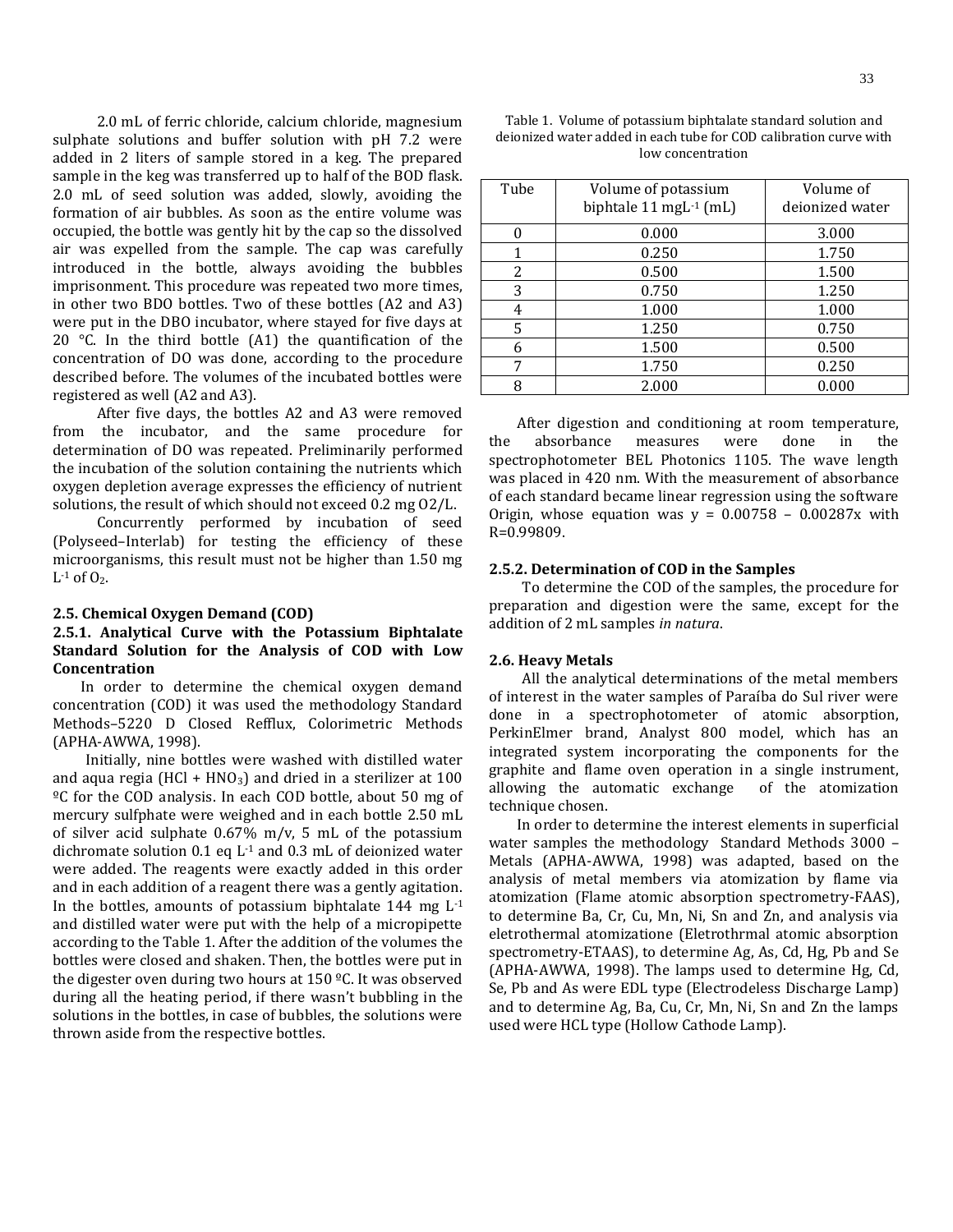## **3. Results and Discussion**

## **3.1. Obtained Results of pH, Temperature, Dissolved Oxygen, Biochemical Oxygen Demand and Chemical Demand Analyses**

Analyses of pH, temperature, DO, BOD and COD in water of the Paraíba do Sul river were conducted between October 2011 to August 2012. Based on the obtained results of hydrogenionic potential (pH), shown in Figure 1, it was observed that the values vary between 6.0 and 8.0 being in agreement with the limits established by CONAMA resolution number 357/2005 (pH=6.0 to 9.0) for fresh bodies of water class II. In the first months (October 2011) of analysis, it was observed that the results were slightly bigger than the value of the neutrality (pH=7.0), indicating a lightly basic pH.



Fig. 1. Values of pH of the water of Paraiba do Sul river

This result would be related to the presence of carbonates and bicarbonates in the water of Paraíba do Sul river, which tend to become the sample alkaline. In the following months, it was observed that the values of the pH of the water samples didn't keep a standard during the period of study, with variations in the constant results. The variations in the pH results may be related to the presence of impurities in the electrode of the pHmeter which may contain grease incrustations, avoiding a reading with appropriate precision. It may also be caused by variation in the concentration of acids and bases proceeding from industrial and even domestic sewerages.

In order to analyze the temperature in the water in Paraíba do Sul river, it was testified that during the period of study, the samples presented temperatures in a general average between 17ºC and 26ºC. It was observed a gradual increase in the temperature in the months of January and February 2012 these oscillations are due to the seasonal variations in the region. The seasons of the year in the period of the analyses (spring until the 3rd week in December 2011 and summer in the later months) indicate the increase in the solar radiation, what contributes to the rise in temperature in the water in the river, as shown in Figure 2.



Fig. 2. Values of temperature of the water of Paraiba do Sul river

While in the following months to May 2012, the results presented a gradual reduction in the values obtained for the temperature. What may also be related to the climate in the region, in as much as in the month of June 2012 there is the beginning of the winter in the Southern hemisphere, indicating a decrease in the incidence of solar radiation. The variations in the results of the temperature may also be caused by the time interval between the collection and the measurement of the temperature with the pHmeter, because during this period the sample come into balance with the room temperature.

The analysis done in the water in Paraída do Sul river for the dissolved oxygen during the period of study, the DO concentration values were correspondent to 4.18 and 5.93 mg  $O_2$  L<sup>-1</sup>, as shown in Figure 3.



Fig. 3. Values of DO of the water of Paraiba do Sul river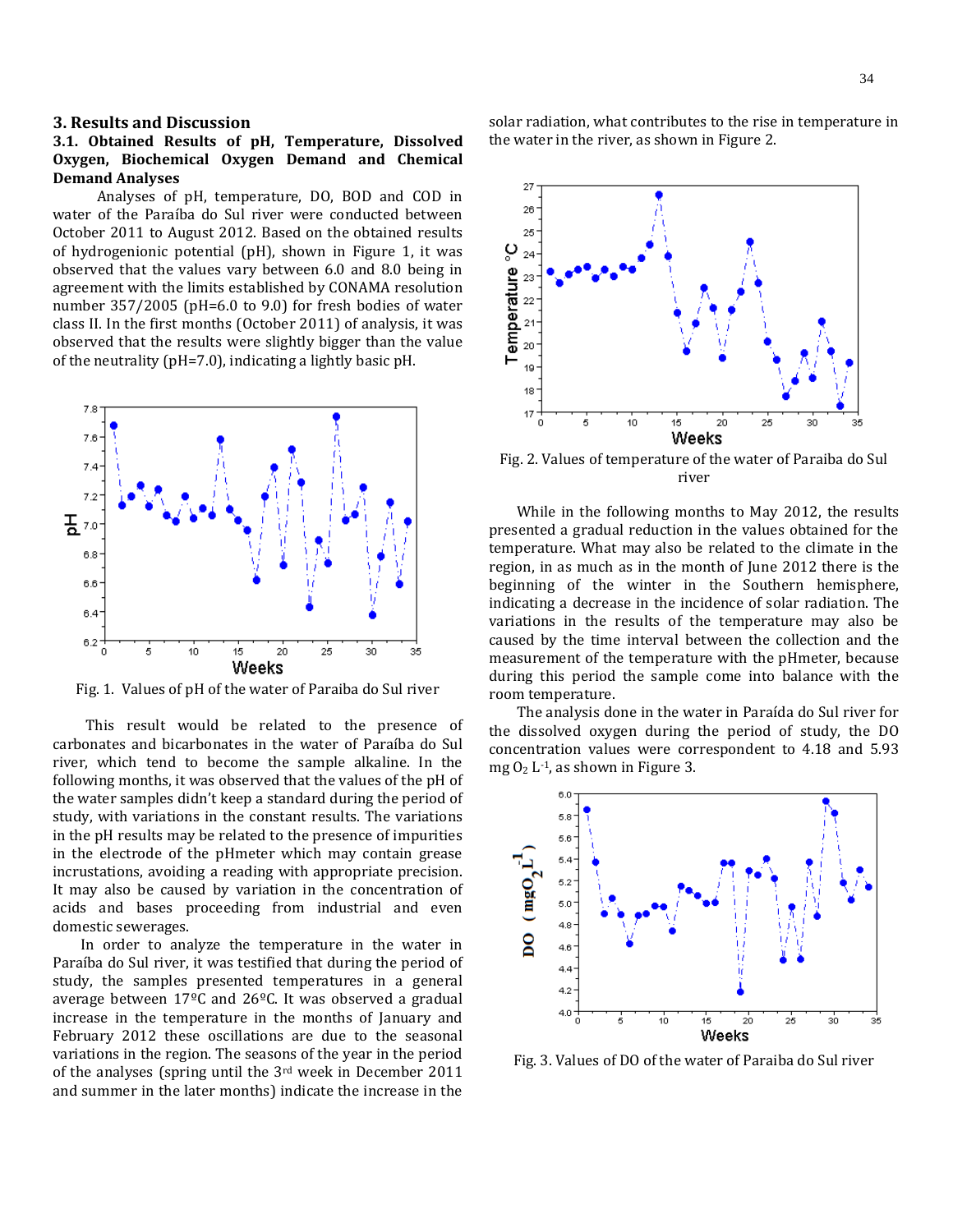It was observed that the water samples presented some concentration values below the established limit by CONAMA resolution number 357/2005 for the class 2 rivers, where the concentration must be higher than 5 mg  $O<sub>2</sub>$  L<sup>-1</sup>. The variations in the DO results may be related to the time interval between the collection and the addition of the manganous sulphate and the alkaline solution of iodide and azide in the BOD bottles containing the samples.

The obtained results for the biochemical oxygen demand presented values of the water samples in Paraíba do Sul river correspondent to 0.79 and 3.47 mg  $O_2$  L<sup>-1</sup>, as shown in Figure 4. It was observed that the water samples presented BOD values within the limit established by CONAMA resolution number 357/2005 which in this case, for a class 2 river is at the utmost 5 mg  $O_2$  L<sup>-1</sup>. The variations in the results may be related to problems due to in the dilution water agitation containing the PolySeed capsule from InterLab. It was observed that during the DBO analyses the intensity of agitation was reduced, because the excessive increase of it caused collisions among the microorganisms, compromising its physical and functional integrity.



Fig. 4. Values of BOD of the water of Paraiba do Sul river

The analyses done for the COD values presented variations between 15.98 and 44.15 mg  $O_2$  L<sup>-1</sup>, as shown in Figure 5. CONAMA resolution number 357/2005 doesn't establish a limit value for the COD, not having a reference value to compare the obtained results. It's worth noting that COD higher values than the BOD ones were expected, because the dichromate has an oxidation power higher than the microorganisms, being verified in the results during the period of analysis. The variations in the COD results may be related to problems with the buckets, such as, fingerprints, grease stains and any material on the walls that might affect in a clear way the absorbance measures obtained.



Fig. 5. Values of COD of the water of Paraiba do Sul river

### **3.2. Heavy Metals Analysis**

For this study the analyis of the level of heavy metals was done in the water of Paraíba do Sul river in order to obtain information about the contamination in the chosen point for this study. The obtained results of this analysis are shown in Table 2, being average of triplicate with the coefficient of variation  $<$  3%.

| <b>Heavy metal</b> | Concentration               | Limit                       |  |
|--------------------|-----------------------------|-----------------------------|--|
|                    |                             | Concentration <sup>a</sup>  |  |
| Arsenic (As)       | $<$ 4.3 μg L <sup>-1</sup>  | $0.010$ mg L <sup>-1</sup>  |  |
| Barium (Ba)        | $< 2.7 \mu g L^{-1}$        | $0.700$ mg $L^{-1}$         |  |
| Boron (B)          | $< 0.3$ mg L <sup>-1</sup>  | $0.500$ mg $L^{-1}$         |  |
| Cadmium (Cd)       | $< 0.15 \mu g L^{-1}$       | $0.001$ mg $L^{-1}$         |  |
| Lead (Pb)          | 5.53 $\mu$ g L-1            | $0.010$ mg L <sup>-1</sup>  |  |
| Chromium           | $< 1.2 \,\mu g L^{-1}$      | $0.050$ mg L <sup>-1</sup>  |  |
| (total)(Cr)        |                             |                             |  |
| Chromium           | $< 50 \mu g L^{-1}$         |                             |  |
| (hexa)(Cr)         |                             |                             |  |
| Copper (Cu)        | $< 2.5 \mu g L^{-1}$        | $0.009$ mg L <sup>-1</sup>  |  |
| $T$ in $(Sn)$      | $< 0.5$ mg L <sup>-1</sup>  |                             |  |
| Soluble iron (Fe)  | $< 0.1$ mg L <sup>-1</sup>  | $0.300$ mg L <sup>-1</sup>  |  |
| Fluoride (F)       | $0.22$ mg $L-1$             | 1.400 mg L-1                |  |
| Manganese (Mn)     | $< 10.3 \,\mu g L^{-1}$     | $0.100$ mg $L^{-1}$         |  |
| Mercury (Hg)       | $< 2.5 \mu g L^{-1}$        | $0.0002$ mg L <sup>-1</sup> |  |
| Nickel (Ni)        | $0.01$ mg $L^{-1}$          | $0.025$ mg $L^{-1}$         |  |
| Silver (Ag)        | $< 0.4 \mu g L^{-1}$        | $0.010$ mg $L^{-1}$         |  |
| Selenium (Se)      | 6.2 $\mu$ g L <sup>-1</sup> | $0.010$ mg L <sup>-1</sup>  |  |
| Zinc (Zn)          | $0.10$ mg $L^{-1}$          | $0.180$ mg $L^{-1}$         |  |

Table 2. Results of the analyses of heavy metals in the water in Paraíba do Sul river

<sup>a</sup>CONAMA Resolution 357/2005

According to the analysis done, the presence of Barium, Lead, Fluoride, Nickel, Silver and Zinc in the water in Paraíba do Sul river was detected. All the results obtained are found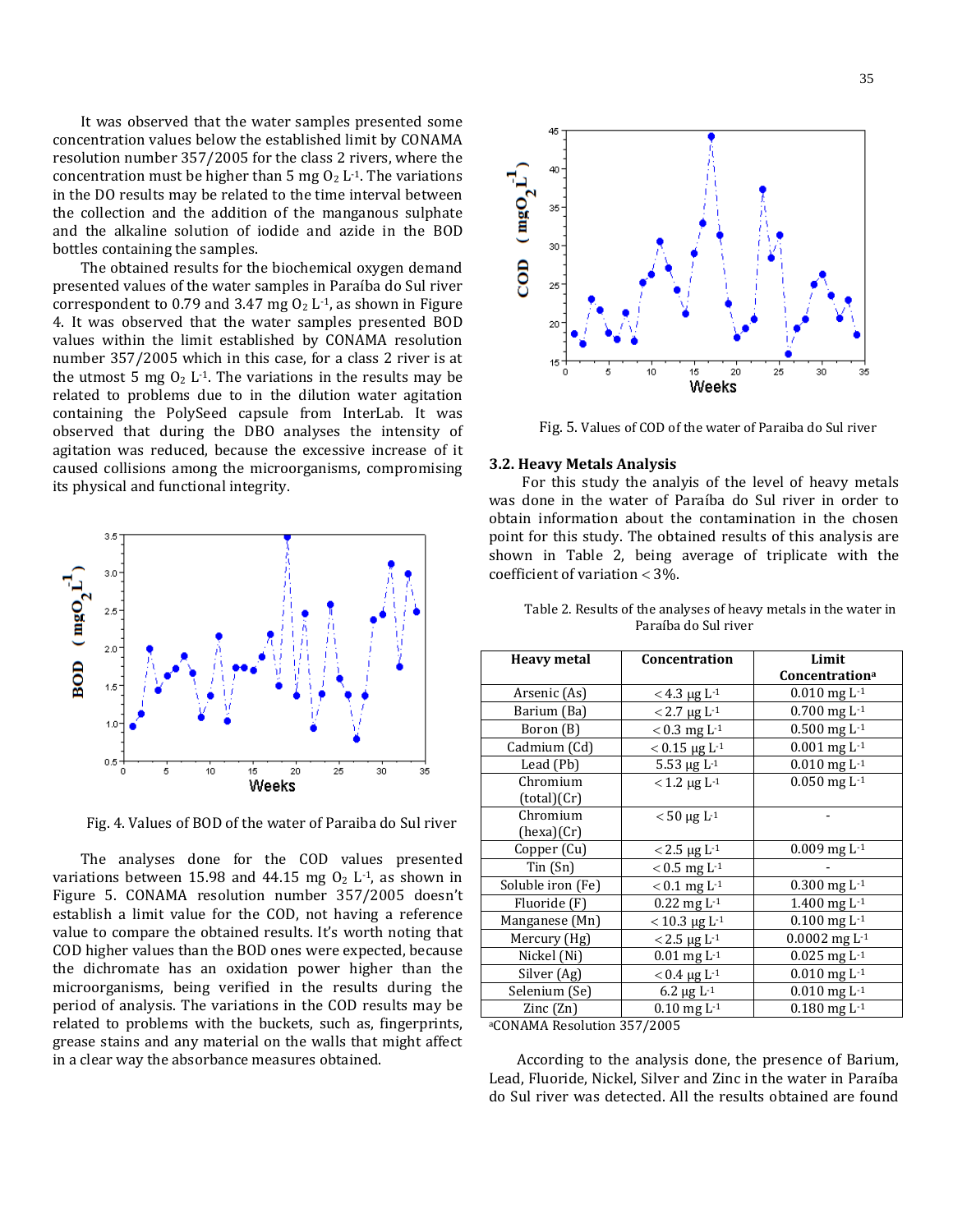below the established limits by CONAMA resolution number 357/2005 for a glass of fresh water Class II.

For this analysis significant concentrations weren't found of the pollution indicators by toxic substances in the water in Paraíba do Sul river.

# **3.3. Validations of the Methodology for the Analysis of Metals**

After spectrometric determination of the interest elements in the water samples in Paraíba do Sul river it was obtained the results shown in Table 3.

Table 3. Performance characterization for the validation of spectrometric methods by atomic absorption for the quantification of elements in superficial water

| Element        |              | <b>Quantification Limit<sup>2</sup></b> | <b>Recovery</b>  | Linearity mg L-           |
|----------------|--------------|-----------------------------------------|------------------|---------------------------|
|                | <b>Flame</b> | Graphite                                | (%)              | <sup>1</sup> /Correlation |
|                | $(mg L-1)$   | oven                                    |                  | (R <sup>2</sup> )         |
|                |              | $m_0(pg)^1$                             |                  |                           |
| Ag             |              | 4.10                                    | 98.30±0.4        | $0-0.05/0.992$            |
| As             |              | 42.50                                   | $95.50 \pm 0.3$  | $0-0.08/0.995$            |
| B              | 0.303        |                                         | 98.20±0.2        | 0-5.00/0.997              |
| Ba             | 1.50         | 27.3                                    | $95.00 \pm 0.6$  | 0-10.00/0.993             |
|                |              |                                         |                  |                           |
| C <sub>d</sub> |              | 1.50                                    | $102.10 \pm 2.3$ | 0-0.100/0.994             |
|                |              |                                         |                  |                           |
| Cr             | 0.25         | 12.5                                    | $103.30 \pm 1.5$ | 0-5.00/0.998              |
|                |              |                                         |                  |                           |
| Cu             | 0.26         |                                         | $97.90 \pm 0.9$  | 0-3.00/0.998              |
| Hg             |              | 25.504                                  | $91.40 \pm 0.8$  | $0 - 0.05 / 0.975$        |
| Mn             | 0.15         | 10.3                                    | 99.50±1.0        | 0-2.00/0.998              |
| Ni             | 0.40         |                                         | 98.30±0.6        | 0-2.00/0.999              |
| Pb             |              | 32.90                                   | 93.60±0.9        | $0-0.50/0.987$            |
| Se             |              | 62.40                                   | 91.00±1.3        | $0-0.10/0.975$            |
| Sn             | 8.50         |                                         | 95.20±1.7        | 0-15.00/0.990             |
| Zn             | 0.05         |                                         | $96.60 \pm 0.5$  | 0-2.00/0.989              |
| Fe             | 0.1          |                                         | $93.7 \pm 2.0$   | $0 - 5.0 / 0.995$         |

**<sup>1</sup>**Concentration characteristic; 2Considered three times the detection limit; **3**Spectrophotometry; **<sup>4</sup>** After extraction

Evaluating the results in Table 3, it was observed that the doping and recovery test varied from 91.0 to 103.3 % for the elements mercury and chromium, respectively. These recovery percentage values show good analytical accuracy combined with the precision (low deviation with values < 3 %). The quantification limits are coherent with the literature data, with good correlation of the analytical curves, presenting reliability in the analytical methodology to determine the metal members by spectrometry and spectrofotometry.

## **3.4. Statistical Analysis of the Results**

In this study a statistical analysis was done using the normal distribution for the studied parameters. According to the study done it was observed that the DO and pH parameters may be adjusted according to the Normal Distribution Hypothesis, as shown in Figures 6 and 7.

Considering the real Normal Distribution Hypothesis for the OD concentration, we can estimate the probability of this parameter be smaller than the one established by CONAMA resolution number 357/2005. So the calculation was 0.4, that is, in a 100 days, we should expect that in 40 days, the DO value would be below the legal limit established CONAMA resolution number 357/2005, indicating the existence of organic pollution in the water in Paraída do Sul river



Fig. 6. Adjusted values for DO parameter for Normal distribution



Fig. 7. Adjusted values for the pH parameter for Normal distribution

# **4. Conclusion**

According to the analyses done in the water in Paraíba do Sul river the pH, BOD, COD parameters, temperature and heavy metals were presented within the limits established by Conama resolution number 357/2005.

It was verified that the values determined for the DO are below the minimum value established by Conama Resolution number 357/2005. However, the BOD values are within the limits established, considering the fact that Paraíba do Sul